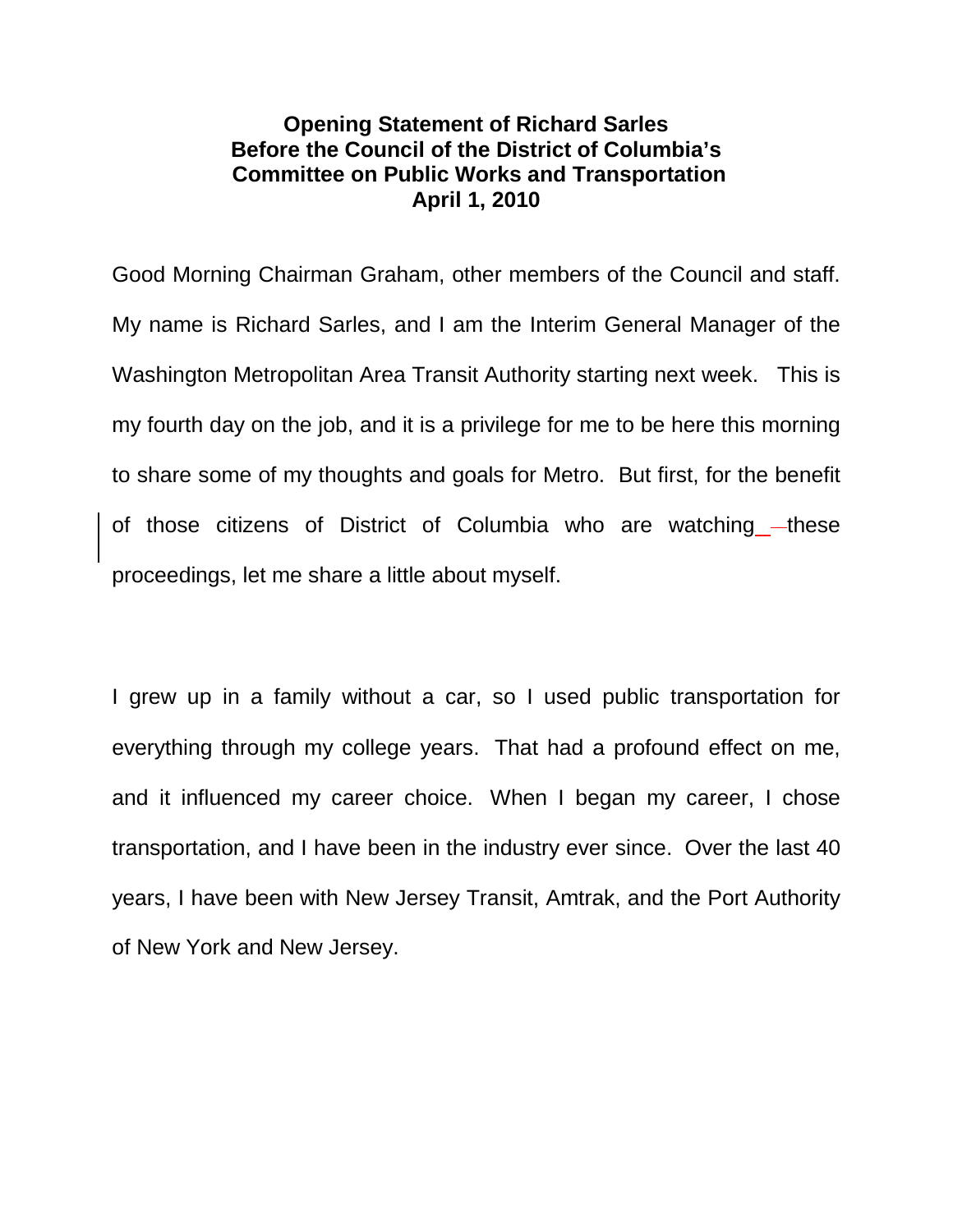I recently retired as the head of New Jersey Transit, and I've been asked why I'd come out of retirement to work with Metro. That's an easy answer. Simply put, I want to help. I've ridden this system many times since its early years, and have always been impressed by Metro's services and how well they are delivered. Who wouldn't want to be part of something so critically important to our region?

But let's face it- Metro is no longer new. It is worn in many ways. We must devote the resources necessary to restore the luster to this system. I feel that I can help move Metro forward in three areas: safety, reliability, and budget. These are the fundamental areas we will focus on while I am here.

I have been doing a lot of homework to get up to speed about Metro, and I still have a lot of things to learn. In my first few weeks here, I am meeting with employees, elected officials, our oversight agencies, and customers to hear what they see as the problems and solutions in their own words. We know we need to address the following: December's Tri-state Oversight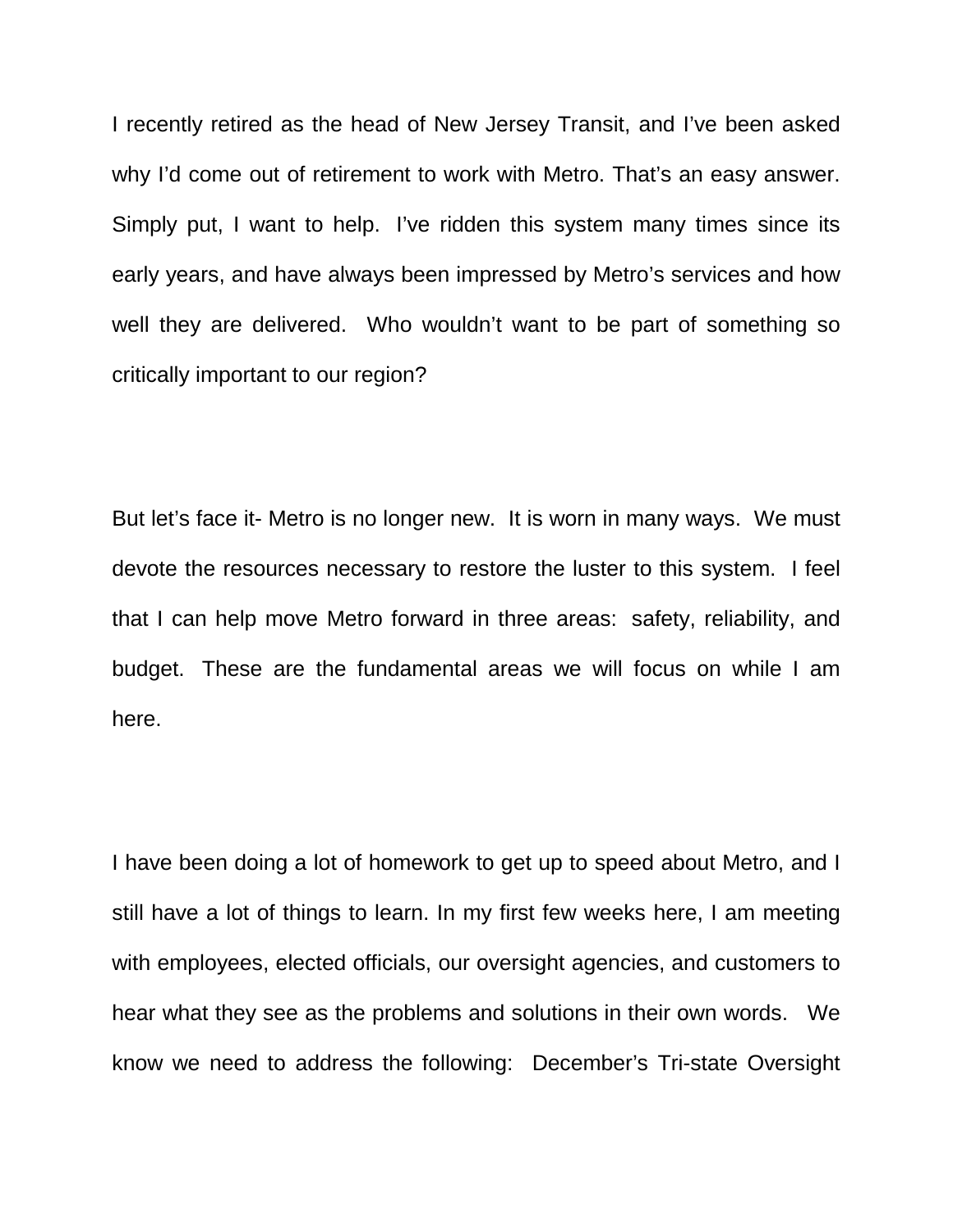Commission audit; what we learned from the National Transportation Safety Board's February hearing; FTA's recent audit; and the assessment from our former General Manager David Gunn. What remains is to build a cohesive response to the problems outlined in these efforts, and deliver safe, reliable, and efficient service to our customers.

I am an engineer by training, so I am not keen on coming into a place with pre-packaged solutions. I have to understand how Metro works and what corrective actions are already in place. Chances are the solutions for many of our challenges are already here; we just have to act on them. As a fresh set of eyes, I will work with the many great employees at Metro to resolve our issues. There is no magic formula. There is only hard work and attention to detail at every level. I will encourage open and frank dialogue with and among employees. We will conduct a rigorous examination of our rules, our training, and our adherence to both. I expect to spend a considerable amount of time in the field working with our operations supervisors and front-line employees discussing their needs and ideas for improving our operations and safety record.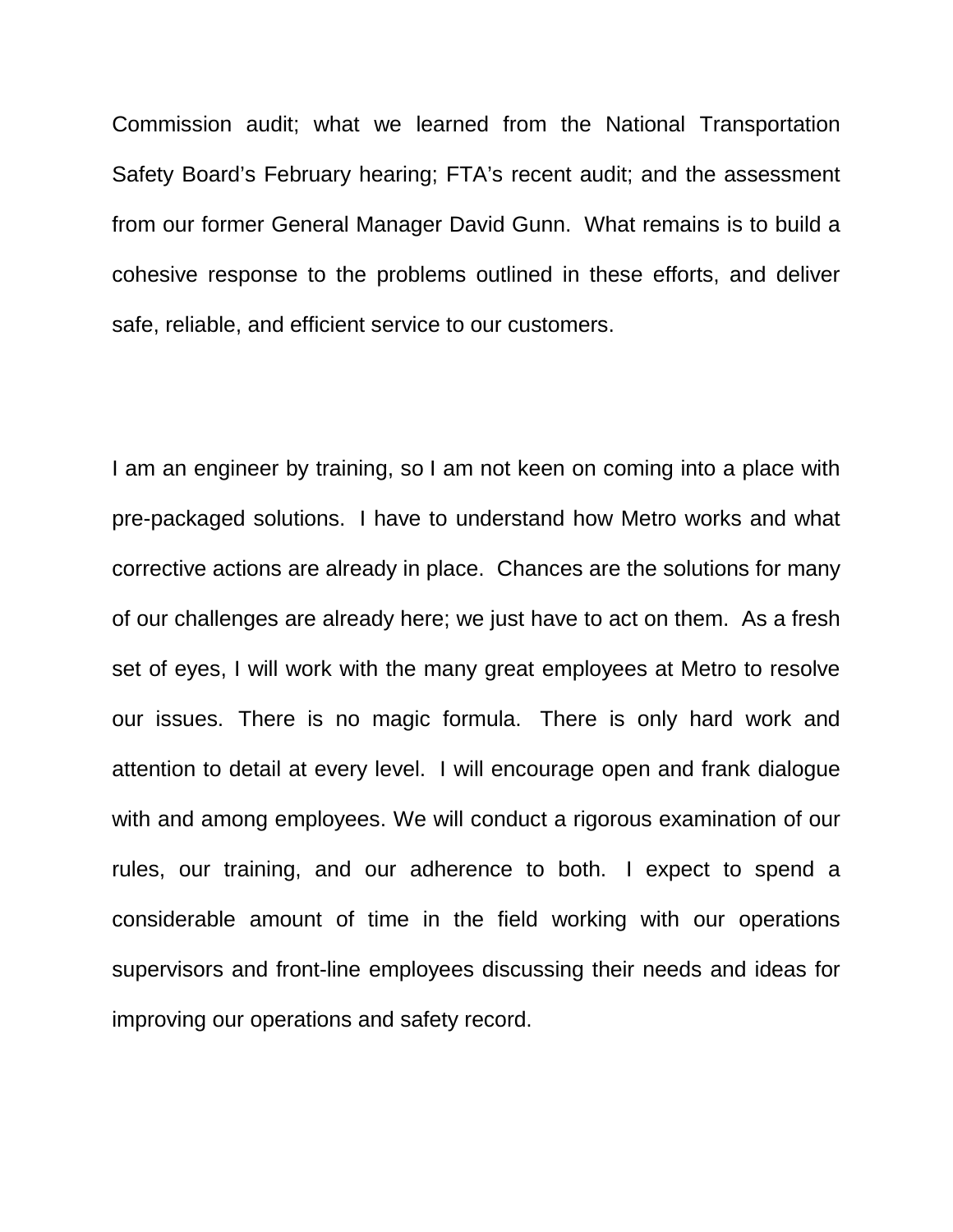I am excited and honored to be here. One just has to look around to see how important Metro is to this region; it moves millions daily to work, to festivals, events, entertainment and shopping. Metro has stimulated economic development in many communities around this region and has added millions if not billions to the regional tax base. Metro without question is vital to the health of the region and is the iconic symbol for transit in the nation.

Chariman Graham, I am looking forward to working with you, and the Government and citizens of the District of Columbia, to address the issues at Metro and to serve this region

Thank you.